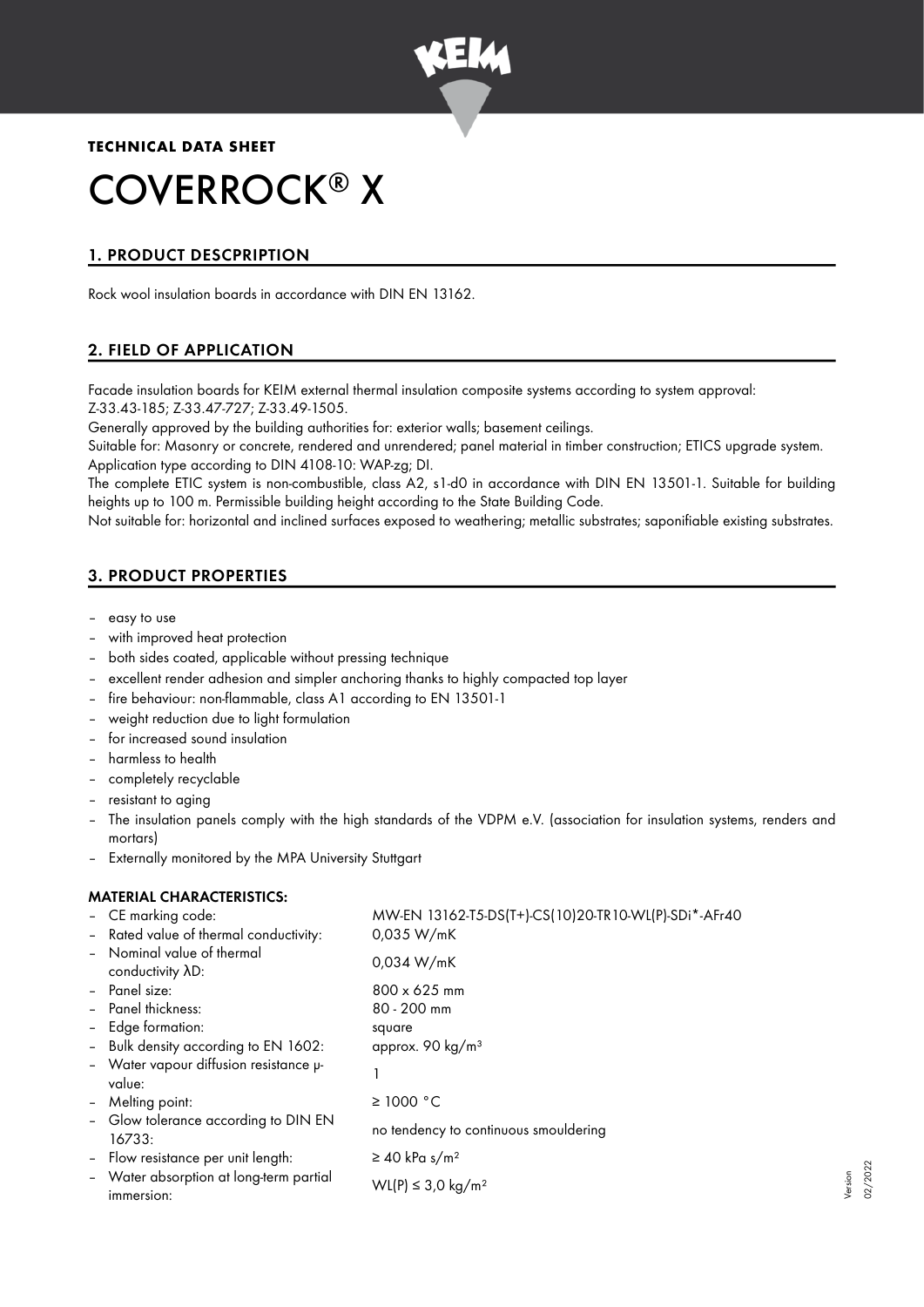| - Compressive stress at 10%<br>compression:             | $CS(10) \ge 20$ kPa |
|---------------------------------------------------------|---------------------|
| - Tensile strength perpendicular to the<br>panel plane: | TR10 ≥ 10 kPa       |
| - Thickness tolerance:                                  | $T5 + 3 / -1$ mm    |
| - Width tolerance:                                      | $W2 \pm 2$ mm       |
| - Length tolerance:                                     | $15 \pm 5$ mm       |
| - Squareness:                                           | $55 \pm 5$ mm/m     |
| Planarity:                                              | $P \pm 3$ mm/m      |
| - Colour shade:                                         | greenish            |

## 4. APPLICATION INSTRUCTIONS

#### SUBSTRATE PREPARATION:

The substrate must be strong, dry, clean, sound and free from adhesion-reducing residues. The permanent compatibility of any existing coatings with the adhesive mortar must be examined by an expert. Strongly sanding or unevenly absorbent surfaces should be primed with Indulaqua primer. Observe the Technical Data Sheet of the primer with regard to execution and dilution. The insulation panel may also be used as a basement ceiling insulation panel: Rusty steel beams or damp areas must not be covered with insulation until the cause itself has been properly remedied.

#### APPLICATION:

Cut to size using an insulation knife or a suitable insulation saw.

#### GLUING:

The insulation panels are butted tightly and glued in a bond from bottom to top. Apply the appropriate adhesive mortar to the insulation panels using the bead-and-dot method or over the entire surface. Push the boards into place. At the edges of the building, the insulation panels are glued offset On uncoated sides of mineral wool insulating materials, a press filler must be applied. Apply the system's adhesive mortar to the insulation panels using the bead-and-dot method, ensuring an adhesion of min. 40 %. Adhesive surface proportion from 220 mm insulation thickness: min. 40 % The insulation panels may also be adhered in 2 layers. The second layer of insulation panels is glued over the entire surface and in a staggered bond pattern (starting with half a row of panels). On panel materials in wood construction, the insulation panels are glued over the entire surface with the adhesive filler Klebespachtel. For this purpose, the adhesive filler is applied to the substrate or to the insulation panels with a notched trowel. Immediately after applying the adhesive, the insulation panels must be glued to the substrate. Closing of unavoidable defects and joints up to 5 mm wide with Iso Top Thermfoam B1 is permissible. General instruction with regard to gluing: Do not apply adhesive to the panel joints. Do not create an insulation panel joint over a joint in the substrate underneath. The insulation panel may also be used as a basement ceiling insulation panel: Apply Pulverkleber-90 with a notched trowel ≥ 10 mm to the full surface of the insulation panel, alternatively to the substrate, using the comb-bed method, and then float it into the adhesive bed with slight pressure. For full-surface bonding, it is recommended to apply adhesive mortar to both the insulation panel and the substrate (floating-buttering method). The insulation panels must be applied tightly to the substrate, cavities are not permissible.

#### DOWELING:

Check the adhesion of the insulation panels after at least 3 days. Insulation panels that are not bonded or damaged must be replaced. Anchoring is carried out in glued and dowelled ETIC systems with generally approved ETICS fasteners according to DIN EN 1991-1-4/NA. The required fastener quantity depends on the building height and the respective wind zone in which the object is located. The minimum distance between anchor shank and board edge is min. 150 mm, the minimum distance between anchor shank and anchor shank is min. 200 mm. For further information, please refer to our ETICS Technical Guide, Chapter #8, ETICS Wind Suction Loads. The insulation panel may also be used as a basement ceiling insulation panel: Without fire protection requirements: The insulation panels may only be glued to new substrates up to a maximum weight per unit area of 15 kg/m² (including any final coating). In the case of insufficiently load-bearing substrates (old substrates) or if the permissible weight per unit area is exceeded, dowelling is carried out using ETICS anchors approved by the general building authorities or by the European authorities. Minimum number of anchors: 2 anchors per insulation board cut. With fire protection requirements: If necessary, dowel with the basement ceiling insulation screw DDS-Z and the basement ceiling insulation washer DDT.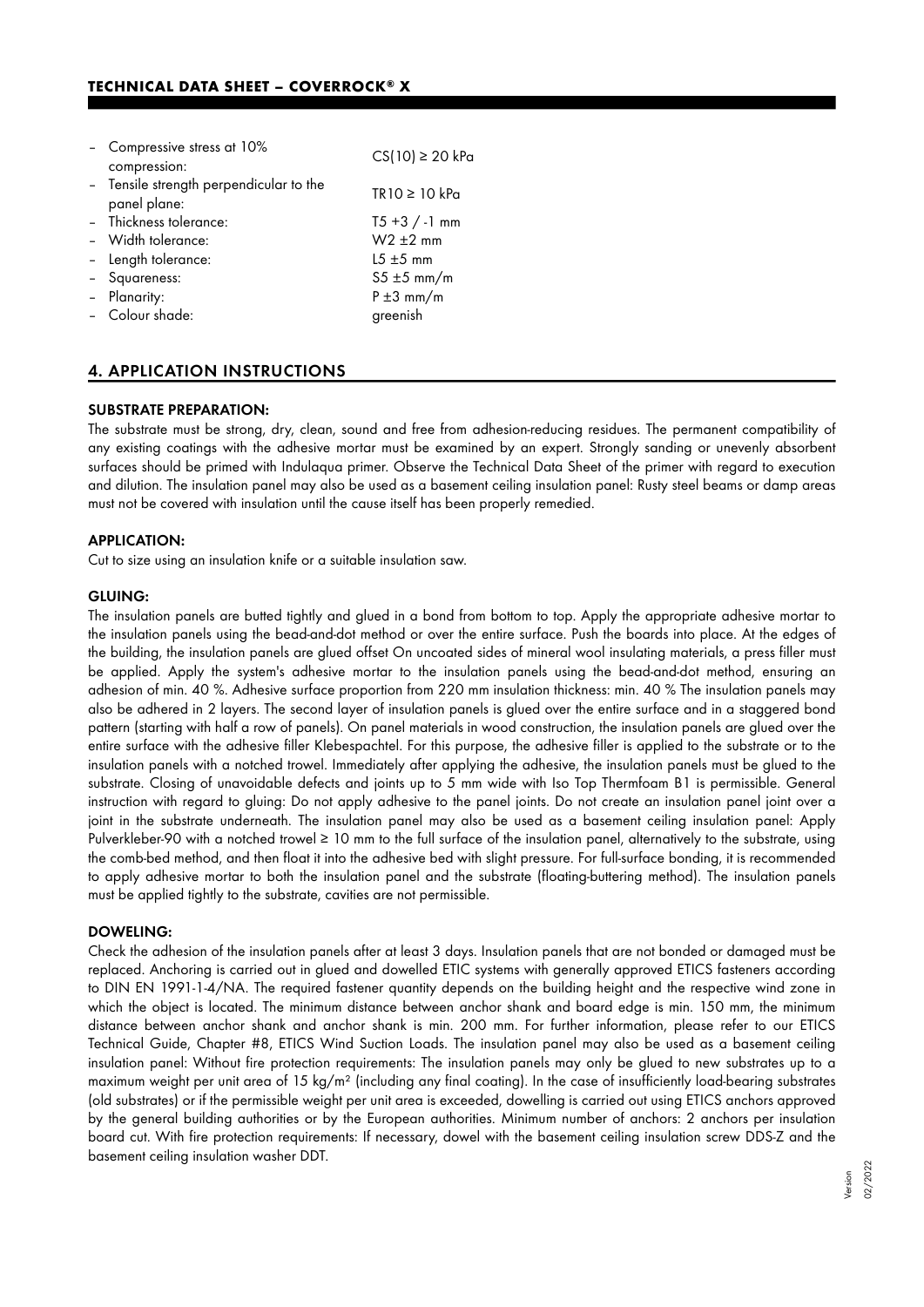#### REINFORCEMENT:

After a sufficient setting time of the adhesive, apply the mixed, system-specific reinforcing mortar evenly to the insulation panels, preferably with a 10 mm toothed trowel. Embed the system-specific Glasfaser-Gittermatte (glass fibre mesh), overlap the edges by 10 cm and fill wet-in-wet with system-specific reinforcing mortar. The system-specific Glasfaser-Gittermatte should be embedded in the middle (layer thicknesses up to 6 mm) or in the upper third (layer thicknesses from 6 mm). Thickness of the reinforcing layer depends on the respective system approval and can be in the range of max. 3 - 15 mm. The insulation panel may also be used as a basement ceiling insulation panel: After a sufficient setting time of the adhesive, apply the mixed, system-specific reinforcing mortar evenly to the insulation panels, preferably with a 10 mm toothed trowel. Place the Glasfaser-Gittermatte (mesh), overlap edges by 10 cm and fill wet-in-wet with system-specific reinforcing mortar. The system-specific Glasfaser-Gittermatte (mesh) should be embedded in the middle. Layer thickness of the reinforcement approx. 5 mm.

Notes on the installation of field boundary joints for insulation board thicknesses > 200 mm:

The field sizes without expansion joints for thick layer systems (underlay + finishing coat = total plaster thickness from 9 mm) 7.5 m x 7.5 m or 56 m². The field sizes without expansion joints for thin-layer systems (undercoat + finishing coat = total plaster thickness from 9 mm) are finishing coat = total plaster thickness up to 8 mm) 50 m x 25 m. The corresponding field sizes are to be determined object-specifically by the planner.

| <b>Panel thickness</b><br>[mm] | Dynamic stiffness s'<br>[MN/m <sup>3</sup> ] | $m2$ per<br>bundle | $m2$ per<br>pallet | <b>Bundle per</b><br>pallet |
|--------------------------------|----------------------------------------------|--------------------|--------------------|-----------------------------|
| 80                             | 11                                           | 1.50               | 15.00              | 10                          |
| 100                            | 11                                           | 1.50               | 12.00              | 8                           |
| 120                            | 9                                            | 1.50               | 9.00               | 6                           |
| 140                            | 9                                            | 1.00               | 8.00               | 8                           |
| 160                            | 9                                            | 1.00               | 8.00               | 8                           |
| 180                            | 9                                            | 1.00               | 6.00               | 6                           |
| 200                            | 6                                            | 1.00               | 6.00               | 6                           |

#### 5. PACKAGING / TECHNICAL DATA

#### 6. STORAGE

| max. storage time       | <b>Storage conditions</b>         |
|-------------------------|-----------------------------------|
| no maximum storage time | drv<br>protect against weathering |

### STORAGE INFORMATION:

Observe stacking height of max. 2 m. Transport packaging is not sufficient weather protection.

#### 7. DISPOSAL

#### EC WASTE CODE:

Waste code: 17 06 04

#### 8. SAFETY INSTRUCTIONS

Safety instructions UZ 140: Wear protective gloves / protective clothes / eye protection/ face protection. In case of contact Satety instructions UZ 140: Wear protective gloves / protective clothes / eye protection/ tace protection. In case ot contact  $\frac{5}{5}$ <br>with eyes: Rinse cautiously with water for several minutes. Remove any contact lenses immediate medical advice/attention. / Keep children away from fresh render. / Always comply with work safety instructions.